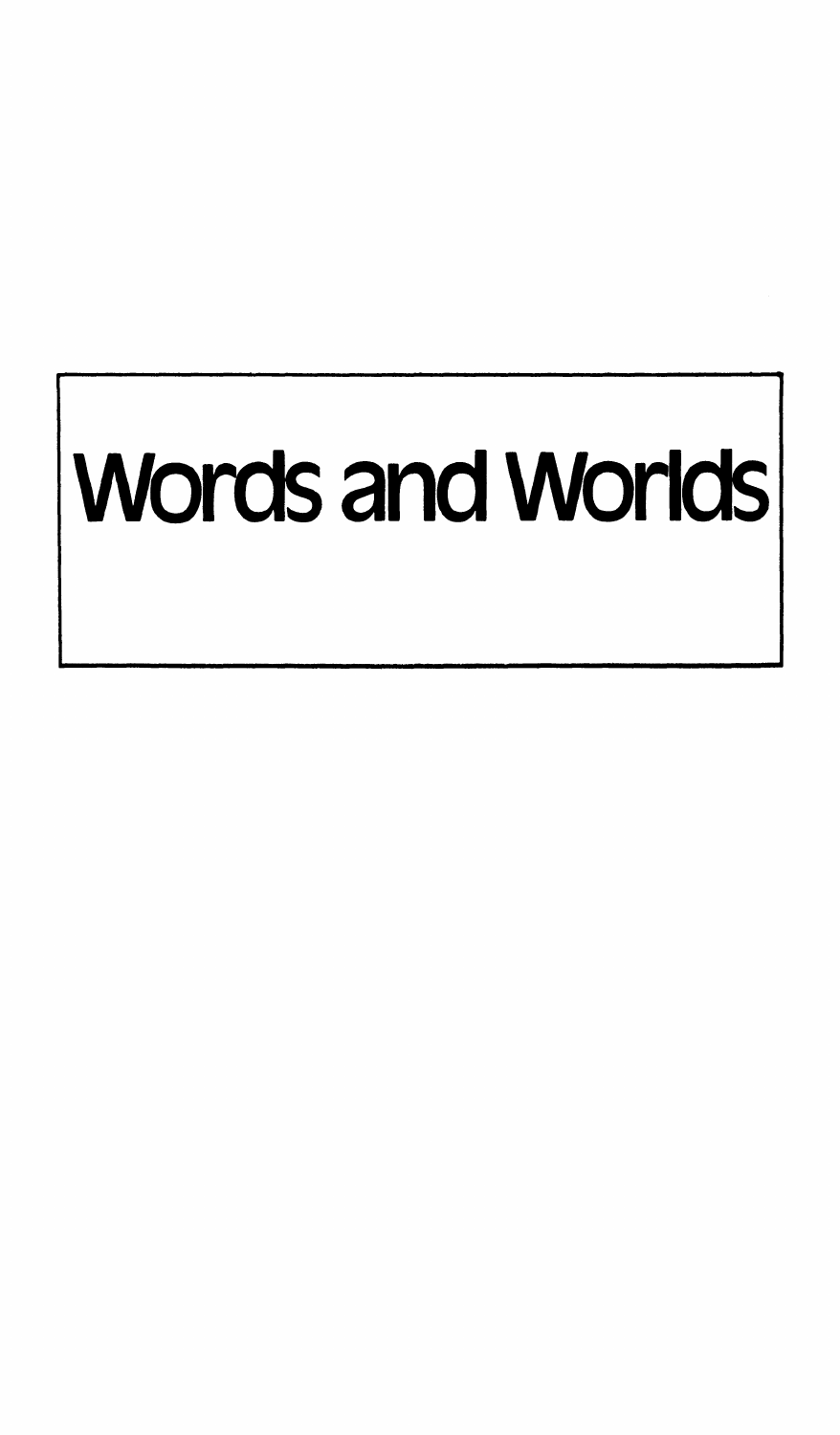#### **Sydney Association for Studies in Society and Culture**

The aim of our Association is to bring together concerned scholars from Australia and overseas to discuss and publish on themes which transcends the usual academic disciplines and establish links between subject areas. We now live in a hysterical atmosphere of cold war and anti-intellectual tirade (both from the Establishment and from the Extreme Left). Our Association hopes to provide a forum for those who feel strongly about academic freedom, peace and intellectual achievement to air alternative views on society and culture.

We intend this publication to be the first of a series each based on seminars. We hope to publish two volumes every year. We have already plans for others on "The documentation and notation of Theatrical Performance" (November 1983), "Feudalism: a comparative study of social and political structures of pre-industrial societies" (March 1984) and on "Language and Ideology" (July 1984). Like the material in this collection they are all on topics where the links between subject-areas and also between culture and social world have been obscured by the conservative institutions of cultural and social establishments. We wish to acknowledge the support that we have received from the contributors and members of our Association and to our advisers, particularly to Professor Sir Edmund Leach (Cambridge), who has kindly agreed to be our Honorary President.

Members of the Working Committee for 1983/84 *Honorary President*  Professor Sir Edmund Leach (King's College, Cambridge). *Chairperson*  S.N. Mukherjee (History, University of Sydney). *Co-ordinator*  Stephen Knight (English, University of Sydney). *Treasurer*  Marie de Lepervanche (Anthropology, University of Sydney). Gay MacAuley (French, University of Sydney). John Burnheim (Philosophy, University of Sydney).

Books can be purchased from:

S. Mukherjee, Department of History; S. Knight, Department of English University of Sydney NSW 2006.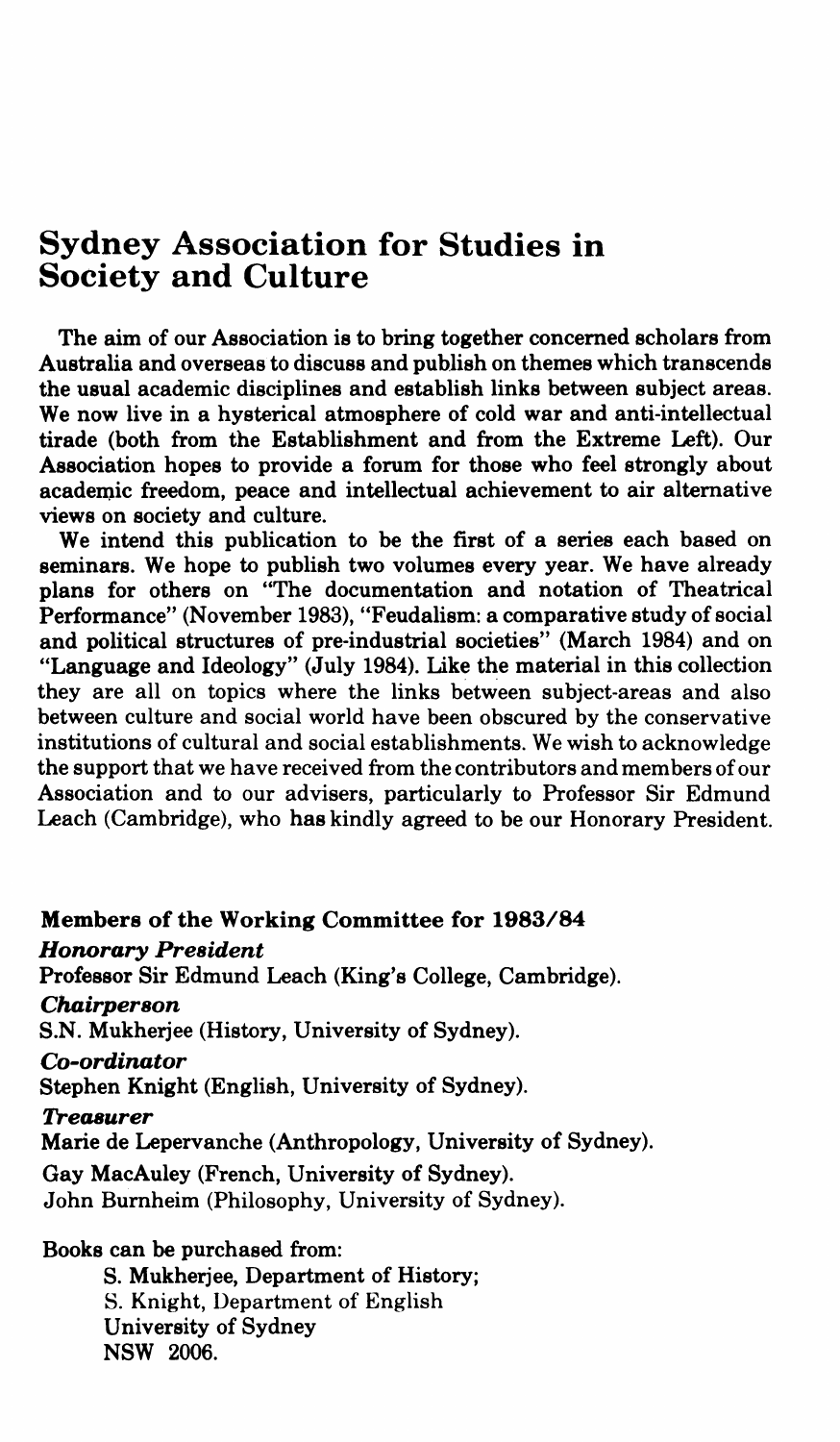*Sydney Studies in Society and Culture, No. 1* 

# words and worlds studies in the social Role of verbal Culture

Edited by Stephen Knight and S.N. Mukherjee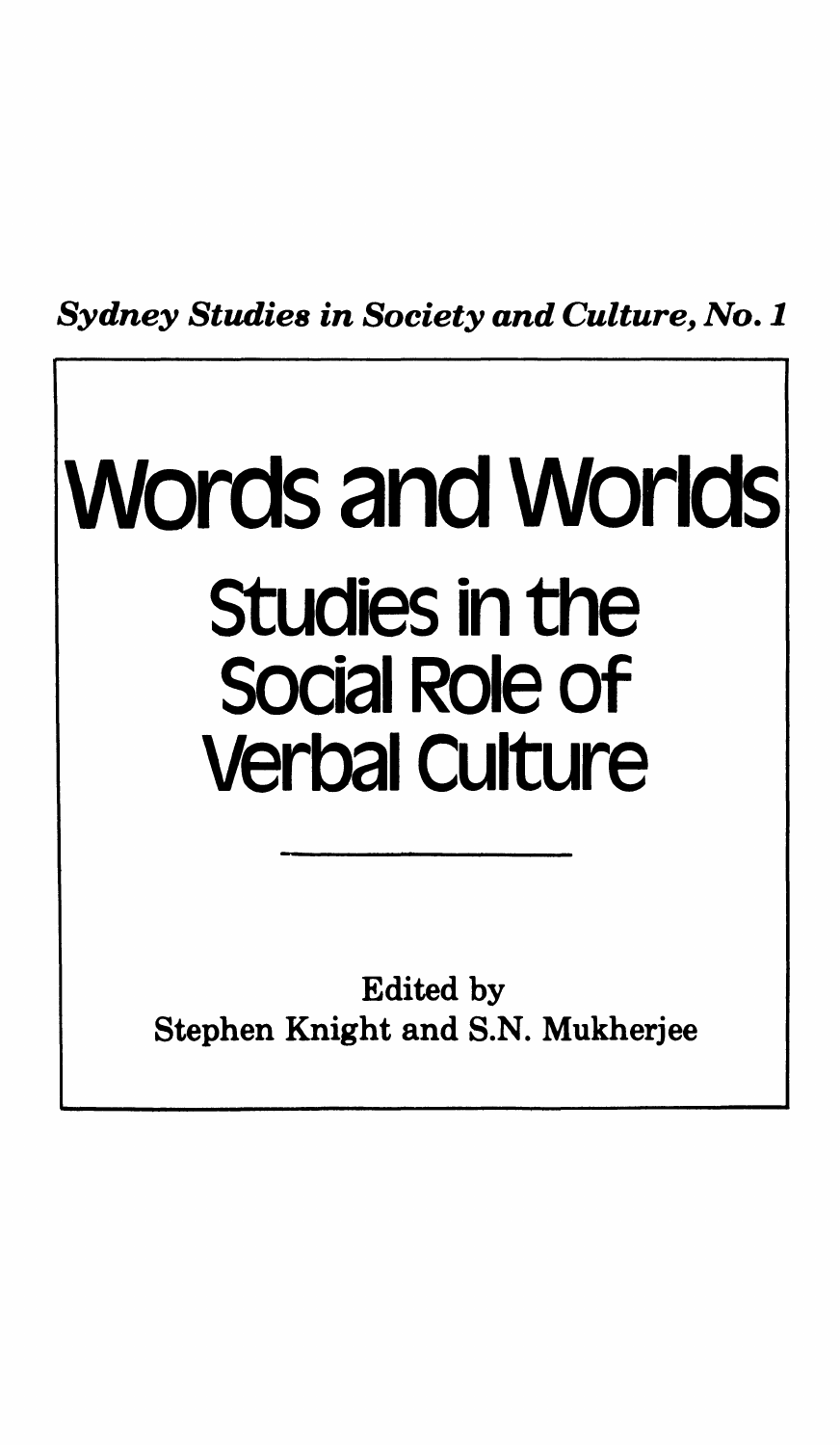Published 1983 by the Sydney Association for Studies in Society and Culture.

Copyright  $\cdot$  1983 The Sydney Association for Studies in Society and **Culture** 

ISBN 0-949405-00-0 ISSN 0812-6402

Printed and typeset by Pathfinder Press (Australia) Pty. Ltd., Sydney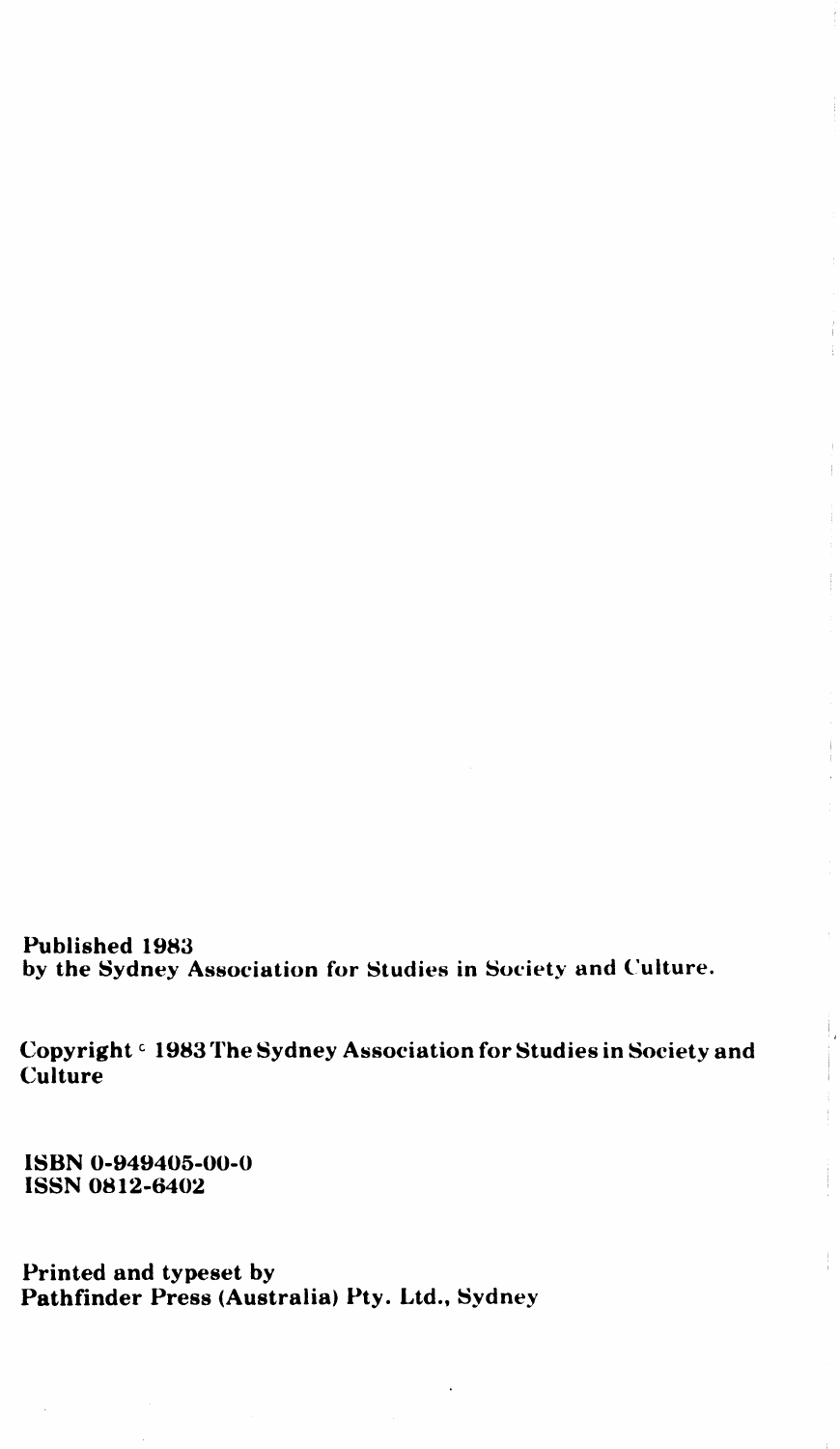## **Contents**

| Two Aboriginal Oral Texts from Arnhem Land,<br><b>Margaret Clunies Ross</b>                |
|--------------------------------------------------------------------------------------------|
| William Lane's The Workingman's Paradise:<br>Michael Wilding                               |
| 750 Papua New Guineas in Search of a Literature<br>Max Kelly                               |
| George Quinn                                                                               |
| Jack Lindsay                                                                               |
| Devleena Ghosh                                                                             |
| The Rise and Fall of a 'New Woman': Arishima Takeo's Aru Onna 103<br>Leith Morton          |
| Arthurian Authorities: Ideology in the Legend of King Arthur117<br><b>Stephen Knight</b>   |
| The 'Mistery' of Robin Hood: A New Social Context for the Texts 130<br>Richard Tardif      |
| Raymond Southall                                                                           |
| Social Actors/Stage Actors: Jean Genet and the Sociology of Theatre 163<br>Maria Shevtsova |
| William Burroughs: Subversion of the Word Machine 188<br>Anne McDonald                     |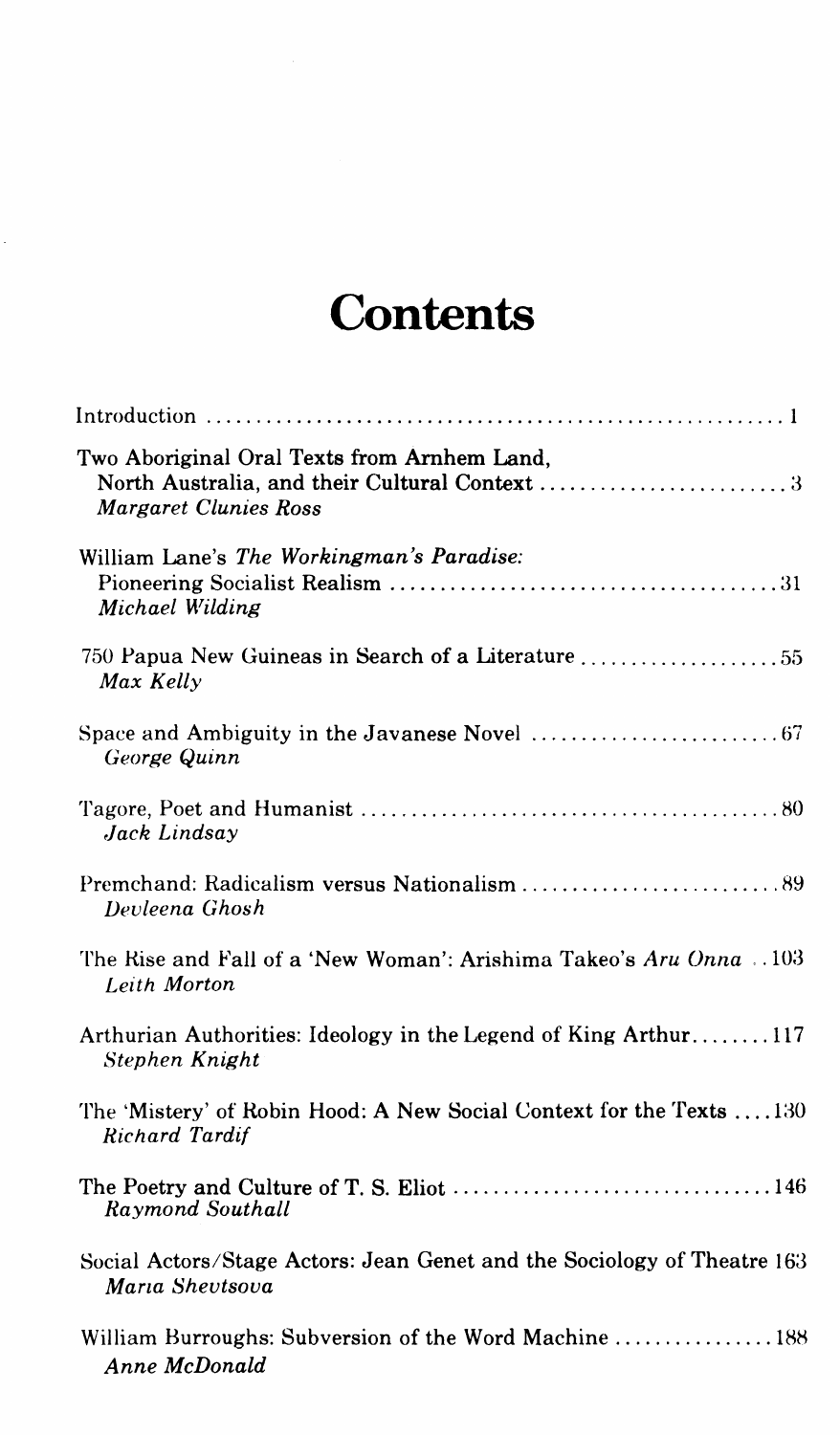#### *Notes on Contributors:*

Margaret Clunies Ross is a Senior Lecturer in English at Sydney University specialising in early Germanic Studies, Old English and Old Norse. In recent years she has also worked extensively on Aboriginal culture.

Devleena Ghosh is a research student in History at Sydney University specialising in popular culture in Bengal.

Max Kelly is a Senior Lecturer in Education in Psychology at Macquarie University, with wide experience of Papua-New Guinea, specialising in language and culture.

Stephen Knight is an Associate Professor in English at Sydney University specialising in Medieval English and Celtic Studies. He has written books on Chaucer and Malory and forthcoming is Arthurian Literature and Society.

Jack Lindsay is the doyen of Australian born socio-cultural critics. He has written over eighty books, recently concentrating on art history and biography. He has a long-standing concern with Indian culture, and his lecture on Tagore is printed here for the first time.

Anne McDonald is a research student in English at Sydney University specialising in modem American literature and its social relations.

Leith Morton is a lecturer in Oriental Studies at Sydney University specialising in, twentieth century Japanese literature and history.

Soumyen Mukherjee is an Associate Professor in History at Sydney University specialising in urban and social history.

George Quinn is a Lecturer in Indonesian and Malayan Studies at Sydney University specialising in the popular Javanese and Indonesian literature.

Maria Shevtsova is a Senior Lecturer in French Studies at Sydney University. Working in the field of sociology of culture, she is especially concerned with socio-cultural theory and policy and the sociology of theatre on which she has published a number of essays.

Raymond Southall is Professor of English at Wollongong University, and has published frequently on Renaissance and Modem Literature in English.

Richard Tardif is a Lexicographer at Macquarie University who has recently completed a research degree at New South Wales University on the socio-historical relations of the Robin Hood legend.

Michael Wilding is Reader in English at Sydney University. A well-known fiction writer, he has published many essays on English Literature and a recent book, *Political Fictions.*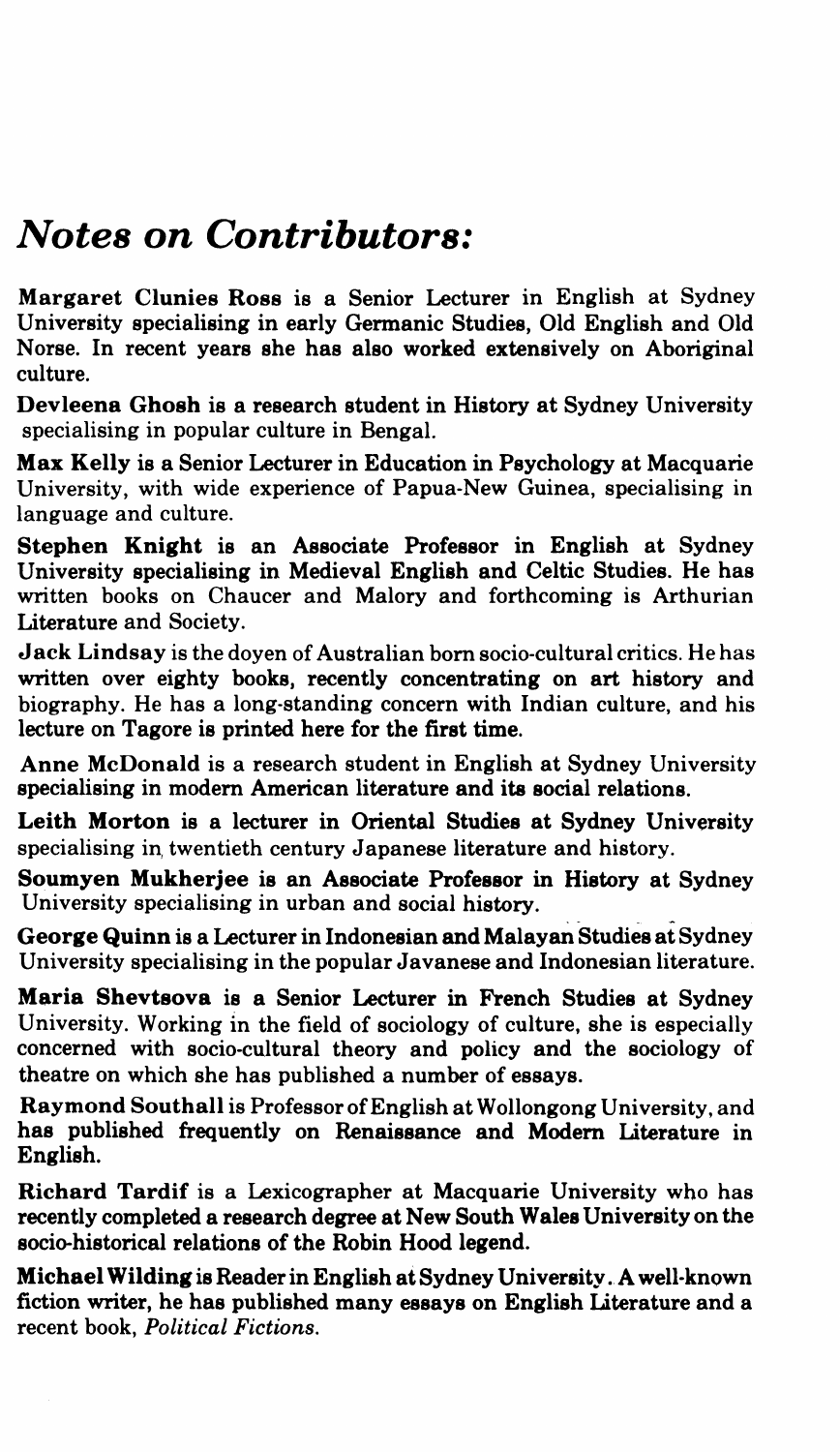### **Introduction**

This collection of essays attempts to analyse the relationships between literature and society, between words and worlds, between texts and contexts. We prefer the word 'verbal culture' as it incorporates both literate and pre-literate societies. (It is often forgotten that most pre-literate and some literate societies are rich in oral tradition, which is really part and parcel of our culture.) The editors and the contributors do not follow a strict party line on this issue of interrelationships between society and culture. They approach it from various angles using varied methods of research. But we all agree that texts cannot be studied without their contexts and that the study of literature (or verbal culture) is not the monopoly of one particular university department or one particular discipline. This enterprise of publishing a collection of essays on literature and society had its origin in contemporary tensions. The editors and contributors (who are mostly from the University of Sydney) felt that restraints imposed by such outmoded institutions as university departments hinder our research on human societies in their totality. The universities, in the name of specialisation, conduct research and offer curricula in a fragmentary and alienating manner. It seems that an interdisciplinary approach is still a threat to the existing structures of our universities. *As* a result a group from the departments of Anthropology, Education, English, French, History, Indonesian Studies and Oriental Studies got together to explore, in this book, the social role of verbal culture.

Apart from its social base within the self-described marginal intellectuals at Sydney University, this collection also has a geo-pelitical position. All the writers are working in Australia, except Jack Lindsay, doyen of Australian socio-cultural criticism, linked to the editors by their admiration and his friendship. The topics of these essays consciously reflect society and culture from an Australian viewpoint-a realistic viewpoint, not one controlled by traditional attitudes and Anglophile limitations. The range of the essays should imply the unique possibilities for Australian work, since the country